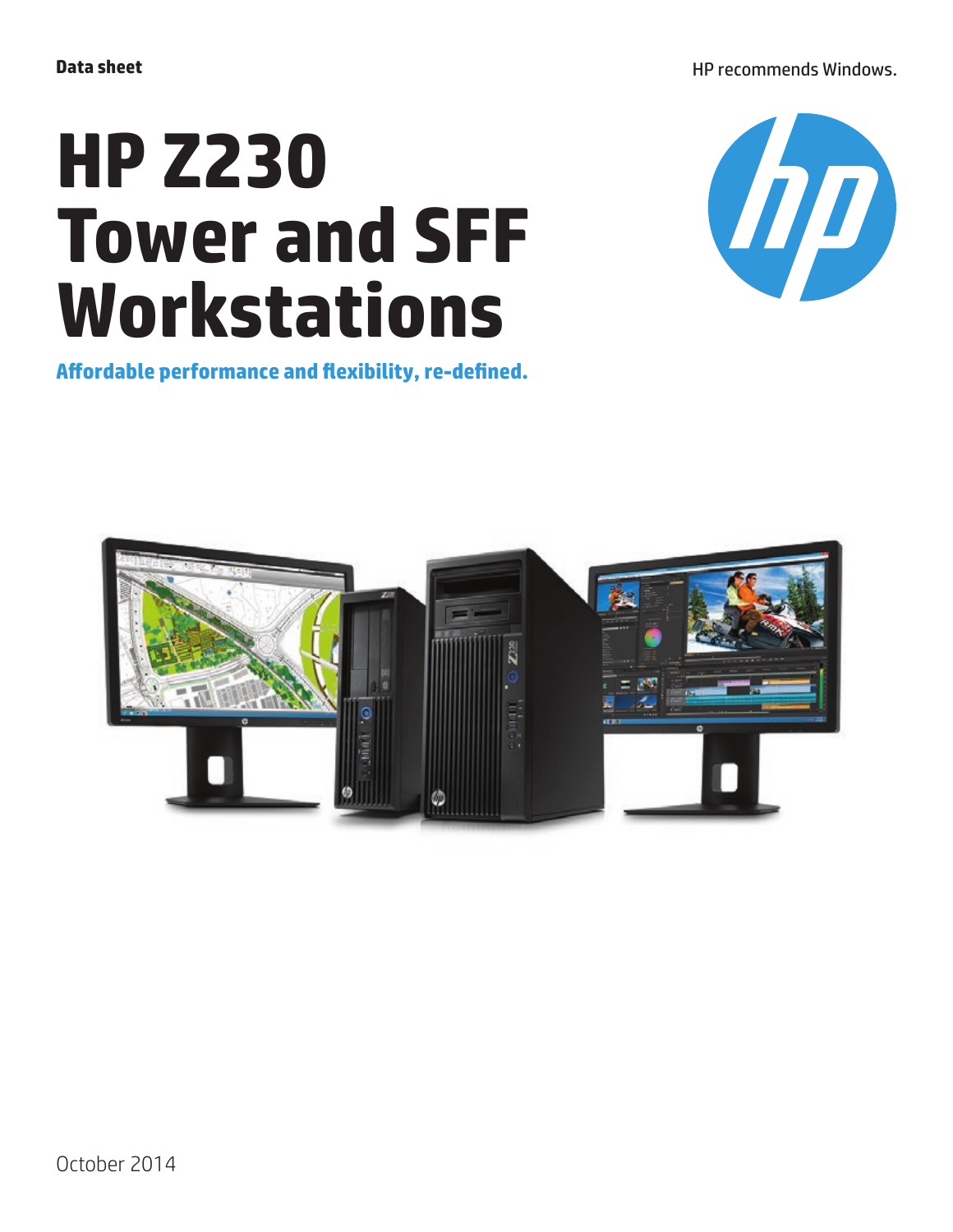

**HP Z230 SFF**



**HP Z230 Tower**

## **Workstations that fit your workspace**

Create a totally immersive work environment for those who demand reliability and performance on a budget. Designed for heavy 24x7x365 workloads, the HP Z230 delivers next-generation processor and graphics technologies in two redesigned models. Choose between an amazingly capable Small Form Factor (SFF) for constrained spaces, and a new compact Tower that is impressively expandable.

# **Rock solid reliability, affordably priced**

With the HP Z230 SFF and Tower Workstations, you will gain peace of mind from our extreme test and validation processes designed for always-on environments. You can control your environmental impact better than ever<sup>1</sup> while lowering your total cost of ownership with a 92% efficient power supply. Work smarter with software tools designed to deliver better, smarter performance—the HP Z230 Tower Workstation has earned a wide range of ISV certifications.

# **Totally immersive. Perfectly productive.**

Engineered to impress, the redesigned HP Z230 Small Form Factor Workstation provides the capability and flexibility you demand in a 57% smaller form factor than the tower. You can realize impressive performance, unbelievable storage capacity, wide variety of I/O slots and ports and amazing flexibility while retaining the small form factor size.

The HP Z230 Tower Workstation features complete computing power in a new compact design. Don't let its compact design fool you, it is remarkably expandable to ensure you'll always have all the computing power you need. It is designed to grow along with your business so that you can scale and expand by adding more storage and connectivity when you need it. Enhance your storage capacity with six available drive bays including a 2.5-inch HD bay for high speed solid state drives. The optional ergonomic Handle in Top ODD Bay allows tool free installation of SSD Hard Drives for easy expandability.<sup>2,3</sup>

Boost your storage performance with RAID, solid state drives, or get the best of both worlds by combining large hard drives with an optional solid state drive as a cache device.<sup>4</sup> Optimize these workstations for peak performance with HP Performance Advisor that easily configures your system with the best settings designed for specific applications.<sup>5</sup>

### **The HP Z230 has power to spare—and share.**

Enjoy the latest in performance and energy efficiency from Intel's next generation processor architecture. The latest Intel® Xeon® processor E3-1200 v3 family<sup>6</sup> and rich graphics are designed to keep up with your workload. You can choose between cost-effective integrated graphics or powerful 2D or 3D discrete graphics.<sup>7,8</sup> Keep your work front-and-center with support for up to six monitors<sup>7,8</sup> and easily connect your peripherals and devices using the four PCIe slots<sup>9</sup>, one PCI input/output slot,\* ten external USB ports and the fast charging USB port.\* With HP RGS you can take your graphics intensive workstation applications wherever you go and collaborate with colleagues around the office or around the world, in real time.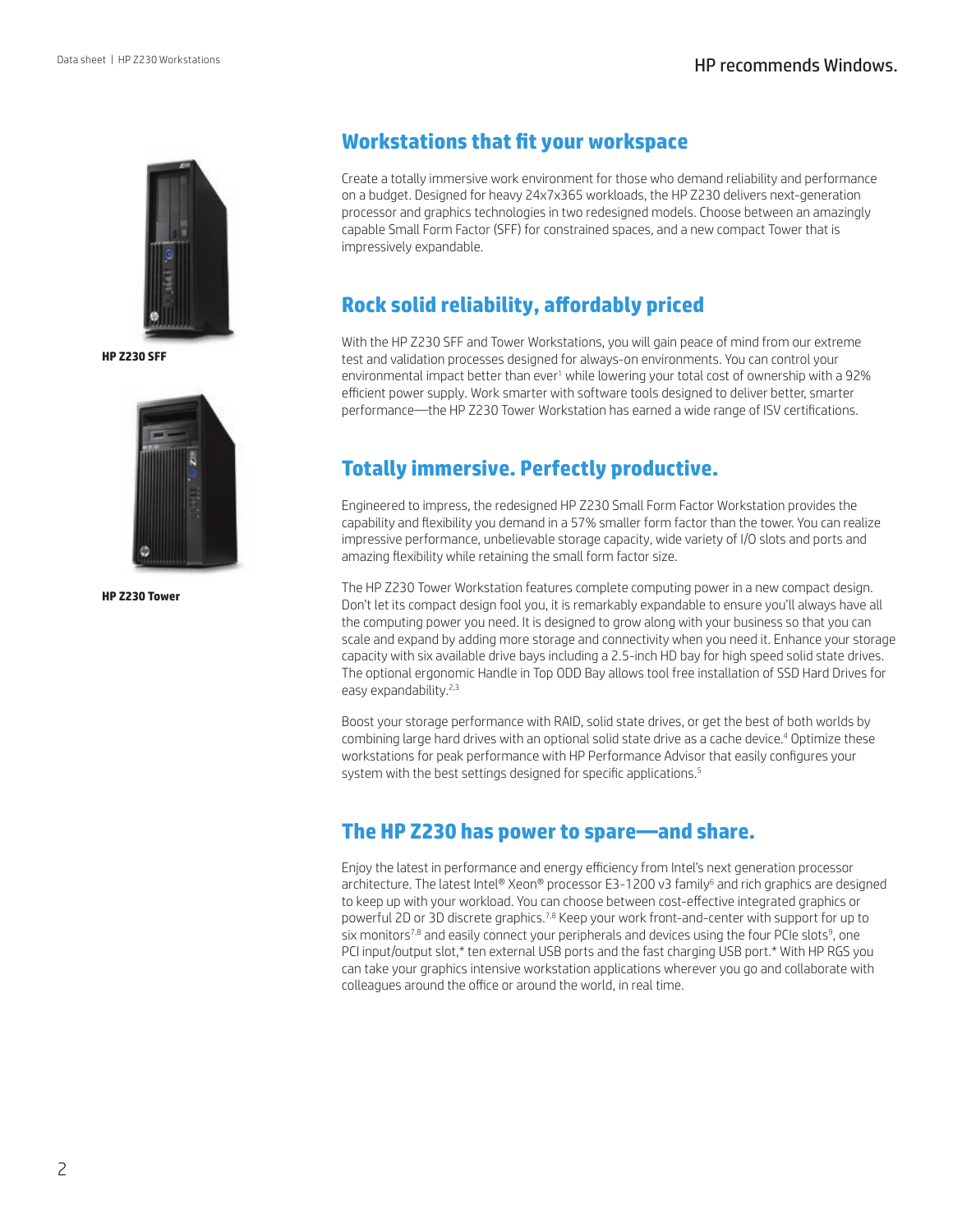#### HP recommends Windows.

# **HP Z230 Workstations**

|                                              | HP Z230 Tower <sup>10</sup><br><b>HP Z230 SFF10</b>                                                                                                                                                                                                                                                                                                                                                                                                                                                                                                                                                                                                                                                                                                                                                                                                                                                                                                                                                                                                                                                                                                                                                                                                                                    |            |               |                                                                 |                      |                                  |                                                                                      |                                                                                                                                                                                                                                                                                                              |                |
|----------------------------------------------|----------------------------------------------------------------------------------------------------------------------------------------------------------------------------------------------------------------------------------------------------------------------------------------------------------------------------------------------------------------------------------------------------------------------------------------------------------------------------------------------------------------------------------------------------------------------------------------------------------------------------------------------------------------------------------------------------------------------------------------------------------------------------------------------------------------------------------------------------------------------------------------------------------------------------------------------------------------------------------------------------------------------------------------------------------------------------------------------------------------------------------------------------------------------------------------------------------------------------------------------------------------------------------------|------------|---------------|-----------------------------------------------------------------|----------------------|----------------------------------|--------------------------------------------------------------------------------------|--------------------------------------------------------------------------------------------------------------------------------------------------------------------------------------------------------------------------------------------------------------------------------------------------------------|----------------|
| <b>Form Factor</b>                           | Small Form Factor<br>Tower                                                                                                                                                                                                                                                                                                                                                                                                                                                                                                                                                                                                                                                                                                                                                                                                                                                                                                                                                                                                                                                                                                                                                                                                                                                             |            |               |                                                                 |                      |                                  |                                                                                      |                                                                                                                                                                                                                                                                                                              |                |
| <b>Available Operating</b><br><b>Systems</b> | Windows 8.1 Pro 64 bit. Other editions available**<br>Windows 8 Pro 64-bit and other editions available**<br>Windows 7 Professional 32 bit. Other editions available***<br>HP Linux Installer Kit<br>SUSE Linux Enterprise Desktop 11 (90 day support)                                                                                                                                                                                                                                                                                                                                                                                                                                                                                                                                                                                                                                                                                                                                                                                                                                                                                                                                                                                                                                 |            |               |                                                                 |                      |                                  |                                                                                      |                                                                                                                                                                                                                                                                                                              |                |
|                                              |                                                                                                                                                                                                                                                                                                                                                                                                                                                                                                                                                                                                                                                                                                                                                                                                                                                                                                                                                                                                                                                                                                                                                                                                                                                                                        |            |               |                                                                 |                      |                                  |                                                                                      |                                                                                                                                                                                                                                                                                                              |                |
| <b>Available</b>                             | Processor                                                                                                                                                                                                                                                                                                                                                                                                                                                                                                                                                                                                                                                                                                                                                                                                                                                                                                                                                                                                                                                                                                                                                                                                                                                                              | GHz        | Max Turbo GHz | Cache                                                           | Memory               | Cores                            | Hyper-Threading                                                                      | Intel® vPro™ Technology Intel® HD Graphics                                                                                                                                                                                                                                                                   |                |
| Processors <sup>6,11</sup>                   | Intel® Pentium® G3220 processor<br>Intel Pentium G3240 processor                                                                                                                                                                                                                                                                                                                                                                                                                                                                                                                                                                                                                                                                                                                                                                                                                                                                                                                                                                                                                                                                                                                                                                                                                       | 3.0<br>3.1 |               | 3 MB<br>3 MB                                                    | 1333 MHz<br>1333 MHz | 2<br>$\overline{c}$              | Ν<br>N                                                                               | Ν<br>N                                                                                                                                                                                                                                                                                                       | Yes<br>Yes     |
|                                              | Intel Core™ i3-4130 processor                                                                                                                                                                                                                                                                                                                                                                                                                                                                                                                                                                                                                                                                                                                                                                                                                                                                                                                                                                                                                                                                                                                                                                                                                                                          | 3.4        |               | 3 MB                                                            | 1600 MHz             | 2                                | Υ                                                                                    | N                                                                                                                                                                                                                                                                                                            | 4400           |
|                                              | Intel Core i3-4150 processor                                                                                                                                                                                                                                                                                                                                                                                                                                                                                                                                                                                                                                                                                                                                                                                                                                                                                                                                                                                                                                                                                                                                                                                                                                                           | 3.5        |               | 3 MB                                                            | 1600 MHz             | $\overline{c}$                   | Y                                                                                    | N                                                                                                                                                                                                                                                                                                            | 4400           |
|                                              | Intel Core i3-4160 processor                                                                                                                                                                                                                                                                                                                                                                                                                                                                                                                                                                                                                                                                                                                                                                                                                                                                                                                                                                                                                                                                                                                                                                                                                                                           | 3.6        |               | 3 MB                                                            | 1600 MHz             | 2                                | Y                                                                                    | $\mathsf{N}$                                                                                                                                                                                                                                                                                                 | 4400           |
|                                              | Intel Core i3-4330 processor                                                                                                                                                                                                                                                                                                                                                                                                                                                                                                                                                                                                                                                                                                                                                                                                                                                                                                                                                                                                                                                                                                                                                                                                                                                           | 3.5        | $\sim$        | 4 MB                                                            | 1600 MHz             | $\overline{c}$                   | Y                                                                                    | N                                                                                                                                                                                                                                                                                                            | 4600           |
|                                              | Intel Core i3-4350 processor                                                                                                                                                                                                                                                                                                                                                                                                                                                                                                                                                                                                                                                                                                                                                                                                                                                                                                                                                                                                                                                                                                                                                                                                                                                           | 3.6        | $\sim$        | 4 MB                                                            | 1600 MHz             | 2                                | Y                                                                                    | N                                                                                                                                                                                                                                                                                                            | 4600           |
|                                              | Intel Core i5-4570 processor<br>Intel Core i5-4590 processor                                                                                                                                                                                                                                                                                                                                                                                                                                                                                                                                                                                                                                                                                                                                                                                                                                                                                                                                                                                                                                                                                                                                                                                                                           | 3.2<br>3.3 | 3.6<br>3.7    | 6 MB<br>6 MB                                                    | 1600 MHz<br>1600 MHz | 4<br>4                           | N<br>N                                                                               | Y<br>Y                                                                                                                                                                                                                                                                                                       | 4600<br>4600   |
|                                              | Intel Core i5-4670 processor                                                                                                                                                                                                                                                                                                                                                                                                                                                                                                                                                                                                                                                                                                                                                                                                                                                                                                                                                                                                                                                                                                                                                                                                                                                           | 3.4        | 3.8           | 6 MB                                                            | 1600 MHz             | 4                                | N                                                                                    | Y                                                                                                                                                                                                                                                                                                            | 4600           |
|                                              | Intel Core i5-4690 processor                                                                                                                                                                                                                                                                                                                                                                                                                                                                                                                                                                                                                                                                                                                                                                                                                                                                                                                                                                                                                                                                                                                                                                                                                                                           | 3.5        | 3.9           | 6 MB                                                            | 1600 MHz             | 4                                | N                                                                                    | Y                                                                                                                                                                                                                                                                                                            | 4600           |
|                                              | Intel Core i7-4770 processor                                                                                                                                                                                                                                                                                                                                                                                                                                                                                                                                                                                                                                                                                                                                                                                                                                                                                                                                                                                                                                                                                                                                                                                                                                                           | 3.4        | 3.9           | 8 MB                                                            | 1600 MHz             | 4                                | Y                                                                                    | Υ                                                                                                                                                                                                                                                                                                            | 4600           |
|                                              | Intel Core i7-4771 processor                                                                                                                                                                                                                                                                                                                                                                                                                                                                                                                                                                                                                                                                                                                                                                                                                                                                                                                                                                                                                                                                                                                                                                                                                                                           | 3.5        | 3.9           | 8 MB                                                            | 1600 MHz             | 4                                | Υ                                                                                    | Y                                                                                                                                                                                                                                                                                                            | 4600           |
|                                              | Intel Core i7-4790 processor                                                                                                                                                                                                                                                                                                                                                                                                                                                                                                                                                                                                                                                                                                                                                                                                                                                                                                                                                                                                                                                                                                                                                                                                                                                           | 3.6        | 4.0           | 8 MB                                                            | 1600 MHz             | 4                                | Υ                                                                                    | Υ                                                                                                                                                                                                                                                                                                            | 4600           |
|                                              | Intel Xeon® processor E3-1225v3<br>Intel Xeon processor E3-1226v3                                                                                                                                                                                                                                                                                                                                                                                                                                                                                                                                                                                                                                                                                                                                                                                                                                                                                                                                                                                                                                                                                                                                                                                                                      | 3.2<br>3.3 | 3.6<br>3.7    | 8 MB<br>8 MB                                                    | 1600 MHz<br>1600 MHz | $\overline{4}$<br>4              | $\mathsf N$<br>$\mathsf{N}$                                                          | Y<br>Y                                                                                                                                                                                                                                                                                                       | P4600<br>P4600 |
|                                              | Intel Xeon processor E3-1230v3                                                                                                                                                                                                                                                                                                                                                                                                                                                                                                                                                                                                                                                                                                                                                                                                                                                                                                                                                                                                                                                                                                                                                                                                                                                         | 3.3        | 3.7           | 8 MB                                                            | 1600 MHz             | 4                                | Υ                                                                                    | Υ                                                                                                                                                                                                                                                                                                            | No             |
|                                              | Intel Xeon processor E3-1231v3                                                                                                                                                                                                                                                                                                                                                                                                                                                                                                                                                                                                                                                                                                                                                                                                                                                                                                                                                                                                                                                                                                                                                                                                                                                         | 3.4        | 3.8           | 8 MB                                                            | 1600 MHz             | $\overline{4}$                   | Y                                                                                    | Υ                                                                                                                                                                                                                                                                                                            | No             |
|                                              | Intel Xeon processor E3-1240v3                                                                                                                                                                                                                                                                                                                                                                                                                                                                                                                                                                                                                                                                                                                                                                                                                                                                                                                                                                                                                                                                                                                                                                                                                                                         | 3.4        | 3.8           | 8 MB                                                            | 1600 MHz             | 4                                | Y                                                                                    | Υ                                                                                                                                                                                                                                                                                                            | No             |
|                                              | Intel Xeon processor E3-1241v3                                                                                                                                                                                                                                                                                                                                                                                                                                                                                                                                                                                                                                                                                                                                                                                                                                                                                                                                                                                                                                                                                                                                                                                                                                                         | 3.5        | 3.9           | 8 MB                                                            | 1600 MHz             | 4                                | Υ                                                                                    | Y                                                                                                                                                                                                                                                                                                            | No             |
|                                              | Intel Xeon processor E3-1245v3                                                                                                                                                                                                                                                                                                                                                                                                                                                                                                                                                                                                                                                                                                                                                                                                                                                                                                                                                                                                                                                                                                                                                                                                                                                         | 3.4        | 3.8           | 8 MB                                                            | 1600 MHz             | 4                                | Υ                                                                                    | Y                                                                                                                                                                                                                                                                                                            | P4600          |
|                                              | Intel Xeon processor E3-1246v3<br>Intel Xeon processor E3-1270v3                                                                                                                                                                                                                                                                                                                                                                                                                                                                                                                                                                                                                                                                                                                                                                                                                                                                                                                                                                                                                                                                                                                                                                                                                       | 3.5<br>3.5 | 3.9<br>3.9    | 8 MB<br>8 MB                                                    | 1600 MHz<br>1600 MHz | $\overline{4}$<br>$\overline{4}$ | Y<br>Y                                                                               | Υ<br>Υ                                                                                                                                                                                                                                                                                                       | P4600<br>No    |
|                                              | Intel Xeon processor E3-1271v3                                                                                                                                                                                                                                                                                                                                                                                                                                                                                                                                                                                                                                                                                                                                                                                                                                                                                                                                                                                                                                                                                                                                                                                                                                                         | 3.6        | 4.0           | 8 MB                                                            | 1600 MHz             | 4                                | Υ                                                                                    | Y                                                                                                                                                                                                                                                                                                            | No             |
|                                              | Intel Xeon processor E3-1280v3                                                                                                                                                                                                                                                                                                                                                                                                                                                                                                                                                                                                                                                                                                                                                                                                                                                                                                                                                                                                                                                                                                                                                                                                                                                         | 3.6        | 4.0           | 8 MB                                                            | 1600 MHz             | $\overline{4}$                   | Y                                                                                    | Υ                                                                                                                                                                                                                                                                                                            | No             |
|                                              | Intel Xeon processor E3-1281v3                                                                                                                                                                                                                                                                                                                                                                                                                                                                                                                                                                                                                                                                                                                                                                                                                                                                                                                                                                                                                                                                                                                                                                                                                                                         | 3.7        | 4.1           | 8 MB                                                            | 1600 MHz             | 4                                | Y                                                                                    | Υ                                                                                                                                                                                                                                                                                                            | No             |
| <b>Chipset</b>                               |                                                                                                                                                                                                                                                                                                                                                                                                                                                                                                                                                                                                                                                                                                                                                                                                                                                                                                                                                                                                                                                                                                                                                                                                                                                                                        |            |               |                                                                 | Intel® C226 chipset  |                                  |                                                                                      |                                                                                                                                                                                                                                                                                                              |                |
| Memory <sup>12,13</sup>                      |                                                                                                                                                                                                                                                                                                                                                                                                                                                                                                                                                                                                                                                                                                                                                                                                                                                                                                                                                                                                                                                                                                                                                                                                                                                                                        |            |               |                                                                 |                      |                                  |                                                                                      | 4 DIMM slots, up to 32 GB ECC/non-ECC, DDR3 1600 MHz (ECC/non-ECC choice and actual memory speed dependent on processor capability)                                                                                                                                                                          |                |
| Drive Controllers <sup>14</sup>              |                                                                                                                                                                                                                                                                                                                                                                                                                                                                                                                                                                                                                                                                                                                                                                                                                                                                                                                                                                                                                                                                                                                                                                                                                                                                                        |            |               | Integrated SATA Controller, RAID 0,1 supported: 5 ports, 6 Gb/s |                      |                                  |                                                                                      |                                                                                                                                                                                                                                                                                                              |                |
| Storage <sup>15</sup>                        | Up to (3) 3.5-inch 7200 rpm SATA drives: 500 GB, 1, 2 or 3 TB (9 TB max)<br>Up to (2) 3.5-inch 7200 rpm SATA drives: 500 GB, 1, 2 or 3 TB (6 TB max)<br>Up to (3) 2.5-inch 10K rpm SATA drives: 250, 500 GB, 1 TB (3 TB max)<br>Up to (2) 2.5-inch 10K rpm SATA drives: 250, 500 GB, 1 TB (2 TB max)<br>Up to (3) 2.5-inch SATA SSD drives: 128, 180, 240, 256, 480, 512 GB,<br>Up to (2) 2.5-inch SATA SSD drives: 128, 180, 240, 256, 480, 512 GB (1 TB max)<br>Up to (1) 2.5-inch SATA self-encrypting SSD (SED SSD): 256 GB<br>or 1 TB (3 TB max)<br>Up to (1) 2.5-inch SATA self-encrypting solid state boot drive (SED SSD): 256 GB<br>Up to (1) 2.5-inch SATA self-encrypting 7200 rpm HDD (SED): 180, 500 GB<br>Up to (1) PCIe SSD: HP Z Turbo Drive 256 GB, HP Z Turbo Drive 512 GB****<br>Up to (1) 2.5-inch SATA self-encrypting 7200 rpm boot drive (SED): 180, 500 GB<br>Up to (1) PCIe SSD: HP Z Turbo Drive 256 GB, HP Z Turbo Drive 512 GB****<br>Optional (1) 64 GB SSD Disk Cache Module can be used in conjunction with up to<br>(2) SATA HDDs in RAID 0/RAID 1 using Intel® Smart Response Technology.<br>Optional (1) 64 GB SSD Disk Cache Module can be used in conjunction with up<br>to (2) SATA HDDs in RAID 0/RAID 1 using Intel® Smart Response Technology. |            |               |                                                                 |                      |                                  |                                                                                      |                                                                                                                                                                                                                                                                                                              |                |
| Optical Storage <sup>16,17</sup>             | DVD-ROM, DVD+/-RW DL Super Multi, HP Blu-ray Writer, HP 15-in-1 Media Card Reader                                                                                                                                                                                                                                                                                                                                                                                                                                                                                                                                                                                                                                                                                                                                                                                                                                                                                                                                                                                                                                                                                                                                                                                                      |            |               |                                                                 |                      |                                  |                                                                                      |                                                                                                                                                                                                                                                                                                              |                |
| <b>Drive Bays</b>                            | 2 internal 3.5-inch bays, 1 internal 2.5-inch bay (for SSD only), 1 external slim<br>1 internal 3.5-inch bay, 1 internal 2.5-inch bay (for SSD only), 1 internal/external<br>ODD bay, 2 external Half-Height 5.25-inch bays<br>3.5-inch bay, 1 external Half-Height 5.25-inch bay                                                                                                                                                                                                                                                                                                                                                                                                                                                                                                                                                                                                                                                                                                                                                                                                                                                                                                                                                                                                      |            |               |                                                                 |                      |                                  |                                                                                      |                                                                                                                                                                                                                                                                                                              |                |
| <b>Expansion Slots</b>                       | 1 PCIe Gen3 x16, 1 PCIe Gen2 x4 slot/x16 connector, 1 PCIe Gen2 x1 slot/x4<br>1 PCIe Gen3 x16, 1 PCIe Gen2 x4 slot/x16 connector, 1 PCIe Gen2 x1 slot/x4<br>connector, 1 PCIe Gen2 x1 slot, 1 PCI 32-bit.<br>connector, 1 PCIe Gen2 x1 slot. All slots are Low Profile.                                                                                                                                                                                                                                                                                                                                                                                                                                                                                                                                                                                                                                                                                                                                                                                                                                                                                                                                                                                                                |            |               |                                                                 |                      |                                  |                                                                                      |                                                                                                                                                                                                                                                                                                              |                |
| <b>Available Graphics</b>                    | Integrated Graphics: Intel® HD Graphics available on select processors as above<br>Integrated Graphics: Intel® HD Graphics available on select processors as above<br>Professional 2D: NVIDIA® NVS™ 310, NVIDIA® NVS™ 315, NVIDIA® NVS™ 510<br>Professional 2D: NVIDIA® NVS™ 310, NVIDIA® NVS™ 315, NVIDIA® NVS™ 510<br>Entry 3D: AMD FirePro™ V3900, NVIDIA® Quadro® 410, NVIDIA® Quadro® K600<br>Entry 3D: AMD FirePro™ V3900, NVIDIA® Quadro® 410, NVIDIA® Quadro® K600<br>Mid-range 3D: NVIDIA® Quadro® K2000<br>High-end 3D: AMD FirePro™ W7000 (AMO <sup>+</sup> only), NVIDIA® Quadro® K4000                                                                                                                                                                                                                                                                                                                                                                                                                                                                                                                                                                                                                                                                                    |            |               |                                                                 |                      |                                  |                                                                                      |                                                                                                                                                                                                                                                                                                              |                |
| Audio                                        | High Definition Integrated Realtek ALC221 Audio and integrated speaker; optional HP Thin USB Powered Speakers                                                                                                                                                                                                                                                                                                                                                                                                                                                                                                                                                                                                                                                                                                                                                                                                                                                                                                                                                                                                                                                                                                                                                                          |            |               |                                                                 |                      |                                  |                                                                                      |                                                                                                                                                                                                                                                                                                              |                |
| <b>Network</b>                               | Integrated Intel I217LM PCIe GbE Controller; Optional Intel Ethernet I210-T1 PCIe as 2nd NIC; WLAN Intel 7260 802.11 a/b/g/n/ PCIe x 1 NIC                                                                                                                                                                                                                                                                                                                                                                                                                                                                                                                                                                                                                                                                                                                                                                                                                                                                                                                                                                                                                                                                                                                                             |            |               |                                                                 |                      |                                  |                                                                                      |                                                                                                                                                                                                                                                                                                              |                |
| <b>Remote Management</b>                     | Intel® vPro™ with Intel® AMT 9.0                                                                                                                                                                                                                                                                                                                                                                                                                                                                                                                                                                                                                                                                                                                                                                                                                                                                                                                                                                                                                                                                                                                                                                                                                                                       |            |               |                                                                 |                      |                                  |                                                                                      |                                                                                                                                                                                                                                                                                                              |                |
| <b>Ports</b>                                 | Front: 2 USB 3.0; 1 USB 2.0; 1 USB 2.0 Charging Data Port; 1 microphone in; 1<br>headphone out<br>Rear: 2 USB 3.0; 4 USB 2.0; 1 DVI-I single link and 2 DisplayPort 1.2 (for use with<br>Intel HD Graphics); 1 audio in; 1 audio out; 1 microphone; 1 serial (optional);<br>2 PS/2; RJ-45 (LoM), optional 2 IEEE 1394b ports<br>Internal: 1 USB 3.0, 3 USB 2.0<br>1 Thunderbolt™ 28,19 via optional add-in PCIe card                                                                                                                                                                                                                                                                                                                                                                                                                                                                                                                                                                                                                                                                                                                                                                                                                                                                   |            |               |                                                                 |                      | 1-port I/O Card                  | Internal: 1 USB 3.0, 3 USB 2.0<br>1 Thunderbolt™ 28,19 via optional add-in PCIe card | Front: 2 USB 3.0; 2 USB 2.0; 1 microphone in; 1 headphone out<br>Rear: 2 USB 3.0; 4 USB 2.0; 3 DisplayPort 1.2 (for use with Intel HD Graphics);<br>1 audio in; 1 audio out; 1 standard/1 serial (optional); 2 PS/2; RJ-45 (LoM),<br>optional 2 IEEE 1394b ports (PCIe card), Optional HP Thunderbolt-2 PCIe |                |